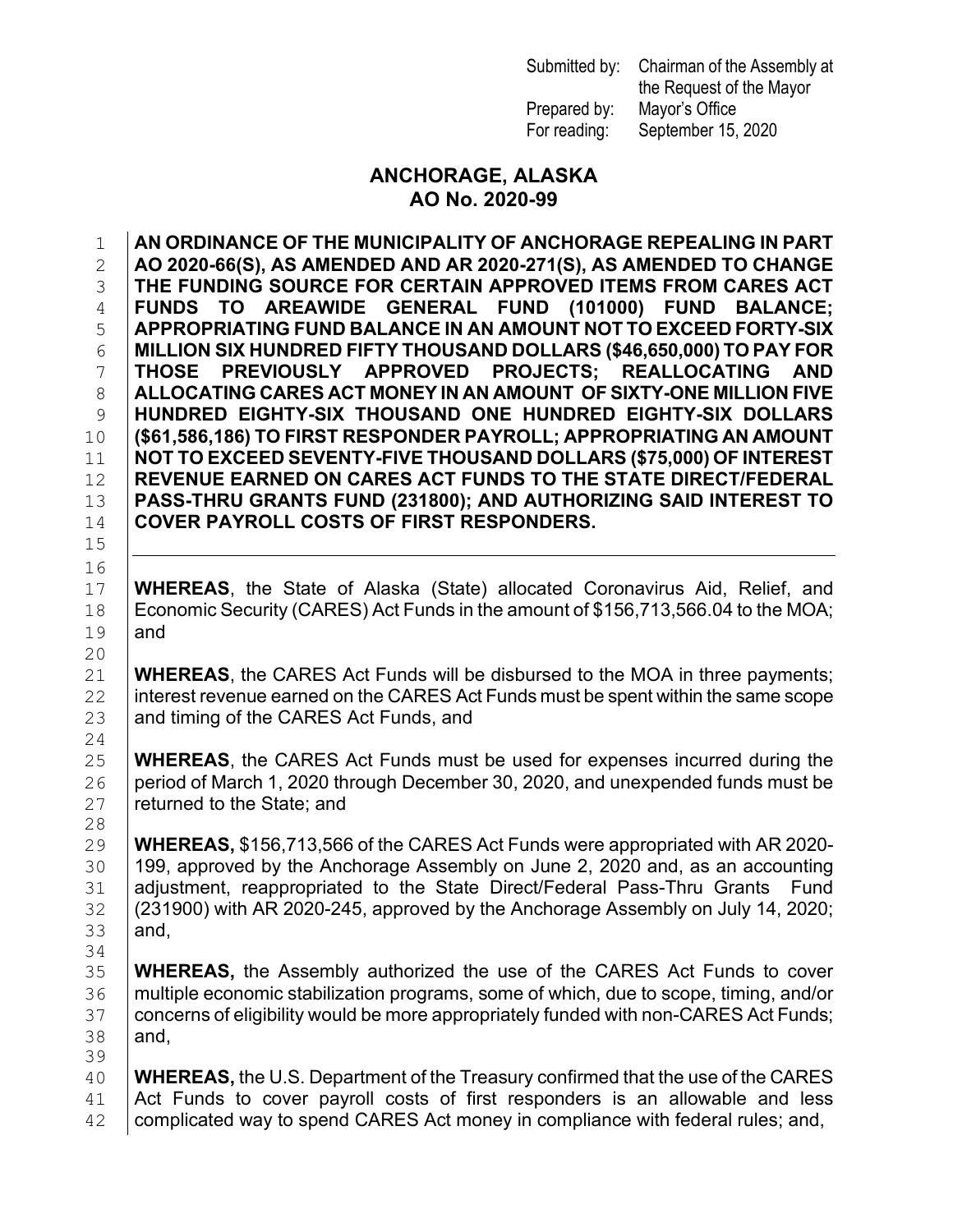2 **WHEREAS,** the use of the CARES Act Funds to cover payroll costs of first responders<br>3 vould make available other less-restrictive funding for multiple economic stabilization  $\begin{array}{c|c} 3 & \text{would make available other less-restrictive funding for multiple economic stabilization} \\ \hline 4 & \text{programs; and} \end{array}$ programs; and

**WHEREAS,** the Administration is committed to securing the maximum amount and allowable of CARES Act Funds to address immediate needs to benefit the community; 7 allowable of CARES Act Funds to address immediate needs to benefit the community;<br>8 now, therefore, now, therefore,

### **THE ANCHORAGE ASSEMBLY RESOLVES:**

 $\frac{1}{2}$ 

 $\begin{array}{c} 9 \\ 10 \end{array}$ 

11<br>12

12 **Section 1.** That AO 2020-66(S), As Amended and AR 2020-271(S), As Amended are <br>13 **Prepealed to the limited extent that they authorized the spending of CARES Act Fund** 13 repealed to the limited extent that they authorized the spending of CARES Act Fund money on the following:

| 14       | money on the following:                                                                                                                                                           |  |  |  |
|----------|-----------------------------------------------------------------------------------------------------------------------------------------------------------------------------------|--|--|--|
| 15       | • AO 2020-66(S), As Amended - Property Acquisition - \$12.5 million                                                                                                               |  |  |  |
| 16       | The Bean's Café (101 E. 3rd Avenue)                                                                                                                                               |  |  |  |
| 17       | The Alaska Club (630 E. Tudor Road)                                                                                                                                               |  |  |  |
| 18       | America's Best Value (4360 Spenard Road)                                                                                                                                          |  |  |  |
| 19       | AR 2020-271(S), As Amended § 3 - FEMA Match - \$12 million<br>$\bullet$                                                                                                           |  |  |  |
| 20       | AR 2020-271(S), As Amended § 9 - Pre-k - \$250,000<br>$\bullet$                                                                                                                   |  |  |  |
| 21       | AR 2020-271(S), As Amended § 10 - RuralCap Weatherization - \$2.5 million<br>$\bullet$                                                                                            |  |  |  |
| 22       | AR 2020-271(S), As Amended § 11 - Girdwood Health Clinic - \$5 million<br>$\bullet$                                                                                               |  |  |  |
| 23       | AR 2020-271(S), As Amended § 12 - Public Lands Jobs Program - \$1.5<br>$\bullet$                                                                                                  |  |  |  |
| 24       | million                                                                                                                                                                           |  |  |  |
| 25<br>26 | AR 2020-271(S), As Amended § 13 - Energy Efficiency Jobs Program - \$1<br>$\bullet$<br>million                                                                                    |  |  |  |
| 27       | AR 2020-271(S), As Amended § 14 - Nine Star Net-2-Ladder Project -                                                                                                                |  |  |  |
| 28       | \$300,000                                                                                                                                                                         |  |  |  |
| 29       | AR 2020-271(S), As Amended § 20 – Covenant House Expansion - \$1 million<br>$\bullet$                                                                                             |  |  |  |
| 30       | AR 2020-271(S), As Amended § 23 - AWAIC expansion - \$600,000<br>$\bullet$                                                                                                        |  |  |  |
| 31       | AR 2020-271(S), As Amended § 24 - Child Care Assistance Program - \$5<br>$\bullet$                                                                                                |  |  |  |
| 32       | million                                                                                                                                                                           |  |  |  |
| 33       | AR 2020-271(S), As Amended § 26 - Mental Health First Responders - \$3<br>$\bullet$                                                                                               |  |  |  |
| 34       | million                                                                                                                                                                           |  |  |  |
| 35       | AR 2020-271(S), As Amended § 28 - Food Bank Expansion - \$500,000<br>$\bullet$                                                                                                    |  |  |  |
| 36       | AR 2020-271(S), As Amended § 29 - Rapid Rehousing Program - \$1 million<br>$\bullet$                                                                                              |  |  |  |
| 37       | AR 2020-271(S), As Amended § 30 - Risk Pool Insurance Program -<br>$\bullet$                                                                                                      |  |  |  |
| 38       | \$500,000                                                                                                                                                                         |  |  |  |
| 39       |                                                                                                                                                                                   |  |  |  |
| 40<br>41 | <b>Section 2.</b> That the amount of CARES Act Funds previously approved for the items<br>described in Section 1, and the previously unallocated contingency fund of \$14,936,186 |  |  |  |
| 42       | (for a total amount of \$61,586,186) is hereby appropriated to cover payroll costs of our                                                                                         |  |  |  |
| 43       | first responders.                                                                                                                                                                 |  |  |  |
| 44       |                                                                                                                                                                                   |  |  |  |
| 45       | Section 3. That an amount not to exceed THIRTY-FOUR MILLION ONE HUNDRED                                                                                                           |  |  |  |
| 46       | FIFTY THOUSAND DOLLARS (\$34,150,000) of Areawide General Fund (101000)                                                                                                           |  |  |  |
| 47       | Fund Balance is hereby appropriated for the following:                                                                                                                            |  |  |  |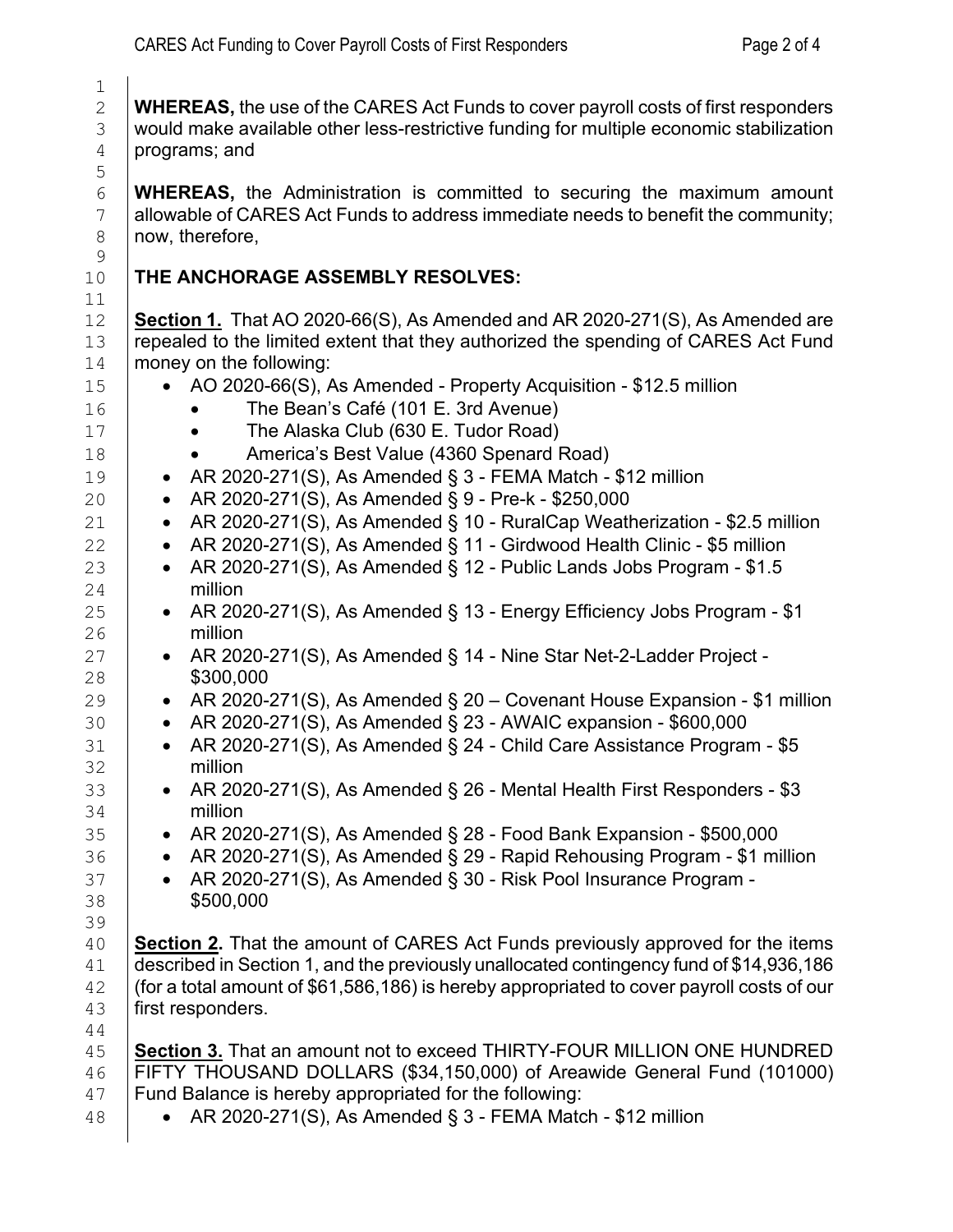# CARES Act Funding to Cover Payroll Costs of First Responders Page 3 of 4

| $\mathbf 1$    | AR 2020-271(S), As Amended § 9 - Pre-k - \$250,000                                             |  |  |  |
|----------------|------------------------------------------------------------------------------------------------|--|--|--|
| $\overline{2}$ | AR 2020-271(S), As Amended § 10 - RuralCap Weatherization - \$2.5 million<br>$\bullet$         |  |  |  |
| 3              | AR 2020-271(S), As Amended § 11 - Girdwood Health Clinic - \$5 million<br>$\bullet$            |  |  |  |
| 4              | AR 2020-271(S), As Amended § 12 - Public Lands Jobs Program - \$1.5 million<br>$\bullet$       |  |  |  |
|                | AR 2020-271(S), As Amended § 13 - Energy Efficiency Jobs Program - \$1<br>$\bullet$            |  |  |  |
| 5<br>6         | million                                                                                        |  |  |  |
| 7              | AR 2020-271(S), As Amended § 14 - Nine Star Net-2-Ladder Project - \$300,000<br>$\bullet$      |  |  |  |
| 8              | AR 2020-271(S), As Amended § 20 - Covenant House Expansion - \$1 million<br>$\bullet$          |  |  |  |
| 9              | AR 2020-271(S), As Amended § 23 - AWAIC expansion - \$600,000<br>$\bullet$                     |  |  |  |
| 10             | AR 2020-271(S), As Amended § 24 - Child Care Assistance Program - \$5 million<br>$\bullet$     |  |  |  |
|                |                                                                                                |  |  |  |
| 11<br>12       | AR 2020-271(S), As Amended § 26 - Mental Health First Responders - \$3<br>$\bullet$<br>million |  |  |  |
| 13             | AR 2020-271(S), As Amended § 28 - Food Bank Expansion - \$500,000<br>$\bullet$                 |  |  |  |
| 14             | AR 2020-271(S), As Amended § 29 - Rapid Rehousing Program - \$1 million<br>$\bullet$           |  |  |  |
| 15             | AR 2020-271(S), As Amended § 30 - Risk Pool Insurance Program - \$500,000<br>$\bullet$         |  |  |  |
| 16             |                                                                                                |  |  |  |
| 17             | Section 4. That an amount not to exceed TWELVE MILLION FIVE HUNDRED                            |  |  |  |
| 18             |                                                                                                |  |  |  |
|                | THOUSAND DOLLARS (\$12,500,000) of Areawide General Fund (101000) Fund                         |  |  |  |
| 19             | Balance is hereby appropriated as a contribution, and appropriating said contribution to       |  |  |  |
| 20             | the Areawide General Capital Improvement Projects (CIP) Fund (401800), Real Estate             |  |  |  |
| 21             | Department for the following:                                                                  |  |  |  |
| 22             |                                                                                                |  |  |  |
| 23             | AO 2020-66(S), As Amended- Property Acquisition - \$12.5 million                               |  |  |  |
| 24             | The Bean's Café (101 E. 3rd Avenue)                                                            |  |  |  |
| 25             | The Alaska Club (630 E. Tudor Road)                                                            |  |  |  |
| 26             | America's Best Value (4360 Spenard Road)                                                       |  |  |  |
| 27             |                                                                                                |  |  |  |
| 28             | <b>Section 5.</b> That the amount not to exceed SEVENTY FIVE THOUSAND DOLLARS                  |  |  |  |
| 29             | (\$75,000) of interest revenue earned on CARES Act Funds is hereby appropriated to             |  |  |  |
| 30             | the State Direct/Federal Pass-Thru Grants Fund (231800) to cover payroll costs of our          |  |  |  |
| 31             | first responders.                                                                              |  |  |  |
| 32             |                                                                                                |  |  |  |
| 33             | Section 6. That the amount of FOUR CENTS (\$0.04) of CARES Act Funds is hereby                 |  |  |  |
| 34             | appropriated as a grant to the State Direct/Federal Pass-Thru Grants Fund (231900) to          |  |  |  |
| 35             | cover payroll costs of our first responders.                                                   |  |  |  |
| 36             |                                                                                                |  |  |  |
| 37             | Section 7. This ordinance shall be effective immediately upon passage and approval by          |  |  |  |
| 38             | the Assembly.                                                                                  |  |  |  |
| 39             |                                                                                                |  |  |  |
| 40             | PASSED AND APPROVED by the Anchorage Assembly this<br>day of                                   |  |  |  |
| 41             |                                                                                                |  |  |  |
| 42             |                                                                                                |  |  |  |
| 43             |                                                                                                |  |  |  |
| 44             |                                                                                                |  |  |  |
| 45             |                                                                                                |  |  |  |
| 46             | Chair                                                                                          |  |  |  |
| 47             |                                                                                                |  |  |  |
|                |                                                                                                |  |  |  |
| 48             | ATTEST:                                                                                        |  |  |  |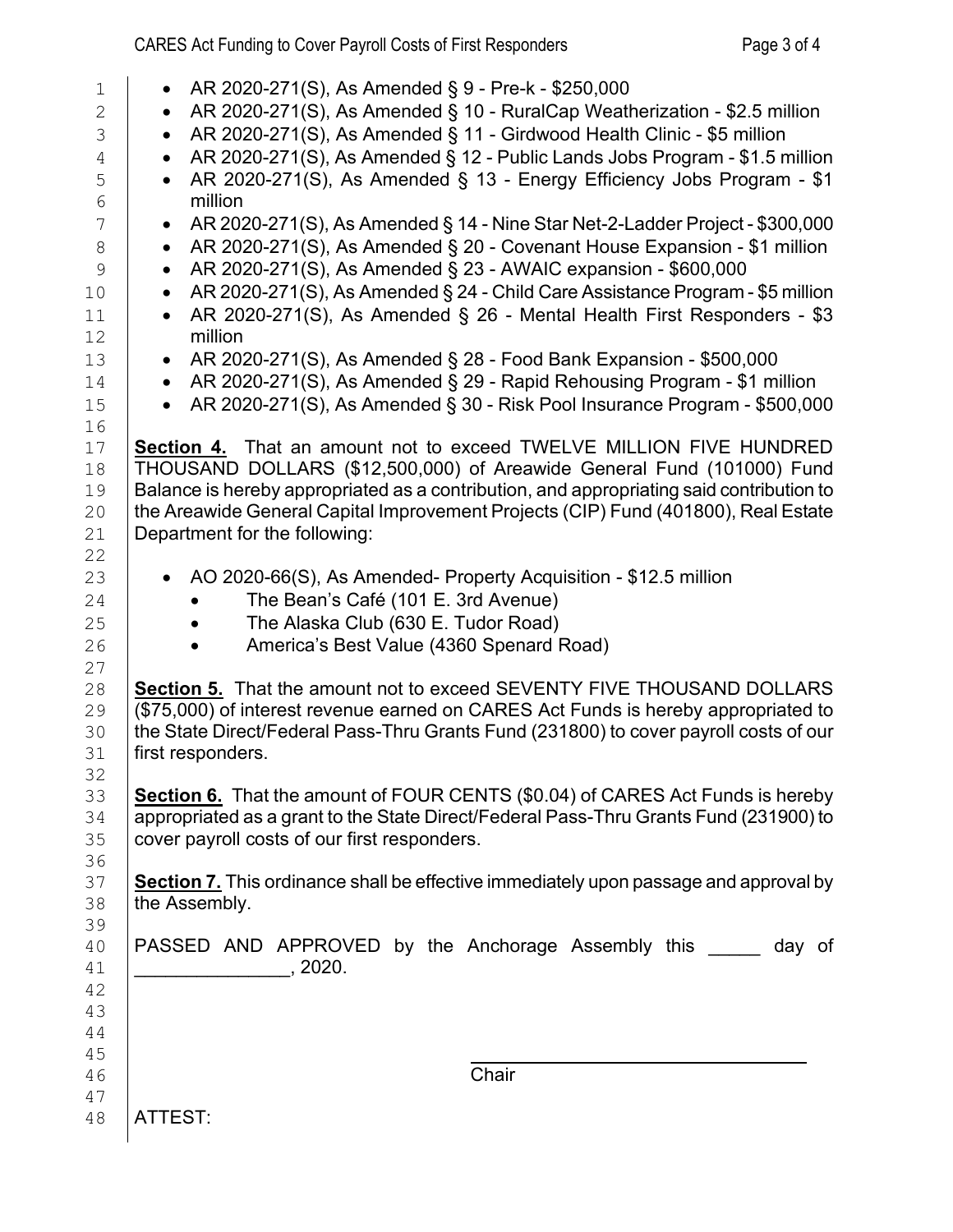Municipal Clerk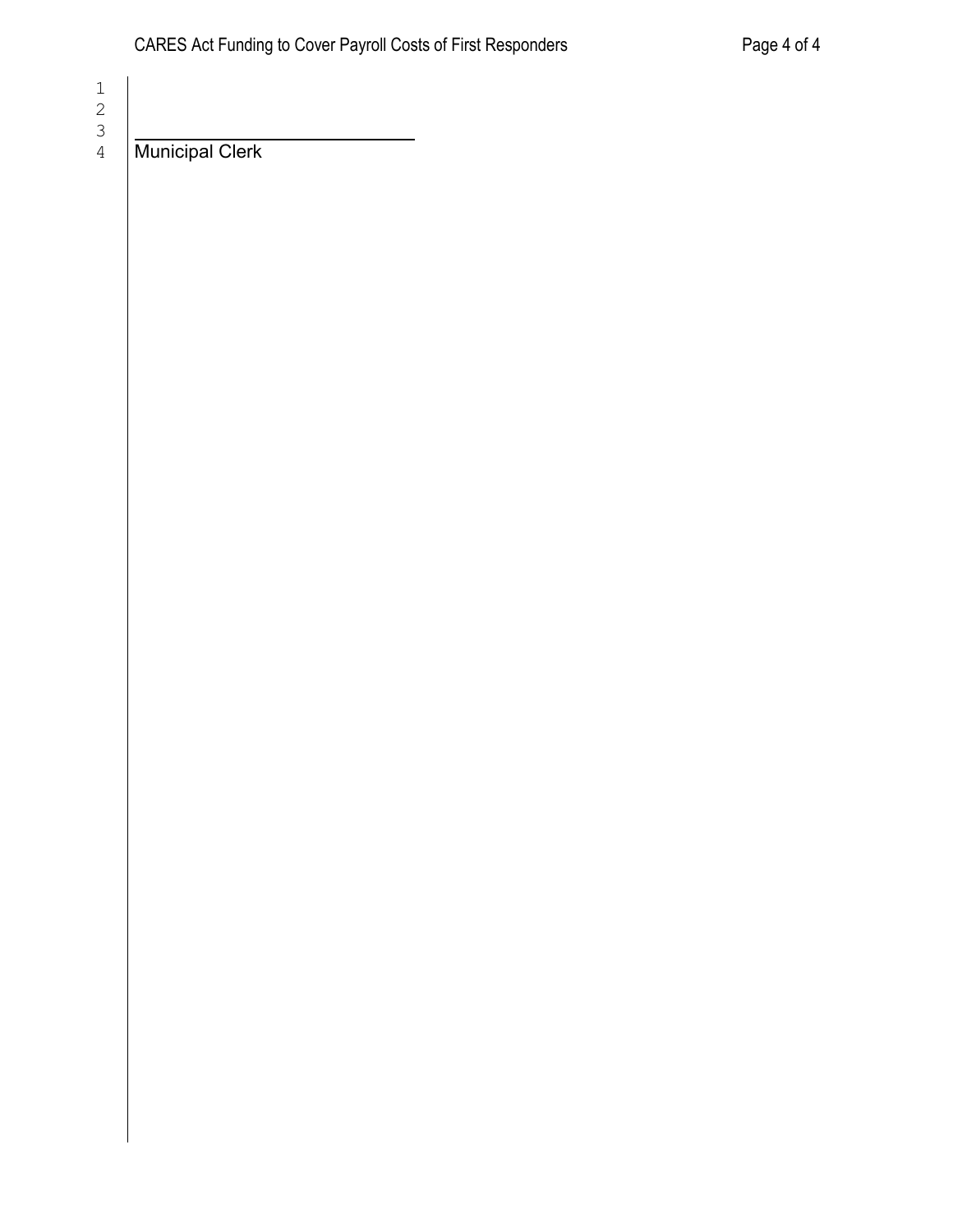

## **MUNICIPALITY OF ANCHORAGE**

### **Assembly Memorandum**

**No.** AM 546-2020

**Meeting Date:** September 15, 2020

1 **From: MAYOR**

- 3 **Subject: AN ORDINANCE OF THE MUNICIPALITY OF ANCHORAGE**  4 **REPEALING IN PART AO 2020-66(S), AS AMENDED AND AR**  5 **2020-271(S), AS AMENDED TO CHANGE THE FUNDING SOURCE**  6 **FOR CERTAIN APPROVED ITEMS FROM CARES ACT FUNDS TO**  7 **AREAWIDE GENERAL FUND (101000) FUND BALANCE;**  8 **APPROPRIATING FUND BALANCE IN AN AMOUNT NOT TO**  9 **EXCEED FORTY-SIX MILLION SIX HUNDRED FIFTY THOUSAND**  10 **DOLLARS (\$46,650,000) TO PAY FOR THOSE PREVIOUSLY**  11 **APPROVED PROJECTS; REALLOCATING AND ALLOCATING**  12 **CARES ACT MONEY IN AN AMOUNT OF SIXTY-ONE MILLION**  13 **FIVE HUNDRED EIGHTY-SIX THOUSAND ONE HUNDRED**  14 **EIGHTY-SIX DOLLARS (\$61,586,186) TO FIRST RESPONDER**  15 **PAYROLL; APPROPRIATING AN AMOUNT NOT TO EXCEED**  16 **SEVENTY-FIVE THOUSAND DOLLARS (\$75,000) OF INTEREST**  17 **REVENUE EARNED ON CARES ACT FUNDS TO THE STATE**  18 **DIRECT/FEDERAL PASS-THRU GRANTS FUND (231800); AND**  19 **AUTHORIZING SAID INTEREST TO COVER PAYROLL COSTS OF FIRST RESPONDERS.**
- 21

2

 $\begin{array}{c} 22 \\ 23 \end{array}$ 23 On March 27, 2020, the Unites States Congress passed a landmark \$1.8 trillion<br>24 dollar relief bill called the Coronavirus Aid. Relief. and Economic Security Act. or the 24 dollar relief bill called the Coronavirus Aid, Relief, and Economic Security Act, or the<br>25 CARES Act, The CARES Act includes \$150 billion for state and local governments. 25 CARES Act. The CARES Act includes \$150 billion for state and local governments,<br>26 with Alaska receiving \$1.25 billion. On May 20, 2020, the Alaska Legislature ratified 26 with Alaska receiving \$1.25 billion. On May 20, 2020, the Alaska Legislature ratified<br>27 an amount of \$156,713,566.04 of COVID-19 Relief funding to go to the Municipality 27 an amount of \$156,713,566.04 of COVID-19 Relief funding to go to the Municipality<br>28 of Anchorage. The Anchorage Assembly appropriated \$156.713.566 of COVID-19 28 of Anchorage. The Anchorage Assembly appropriated \$156,713,566 of COVID-19<br>29 Relief funding with AR 2020-199, and has since made several funding decisions 29 Relief funding with AR 2020-199, and has since made several funding decisions  $\frac{1}{20}$  authorizing the use of the monev to aid the Municipality and its residents. authorizing the use of the money to aid the Municipality and its residents.

31<br>32 32 This AO changes the funding source for certain programs and purchases already<br>33 approved by the Assembly from CARES Act dollars to municipal Areawide Fund 33 approved by the Assembly from CARES Act dollars to municipal Areawide Fund<br>34 Balance and redirects CARES Act dollars to first responder pavroll following the 34 Balance and redirects CARES Act dollars to first responder payroll following the<br>35 advice of the U.S. Treasury Department. This change more simply accounts for the 35 advice of the U.S. Treasury Department. This change more simply accounts for the 36 spending of CARES Act dollars and maximizes the ability of the Municipality to use 36 spending of CARES Act dollars and maximizes the ability of the Municipality to use<br>37 all CARES Act funds without the risk that funding could be jeopardized if programs 37 all CARES Act funds without the risk that funding could be jeopardized if programs<br>38 miss a deadline or are subsequently determined ineligible. miss a deadline or are subsequently determined ineligible.

39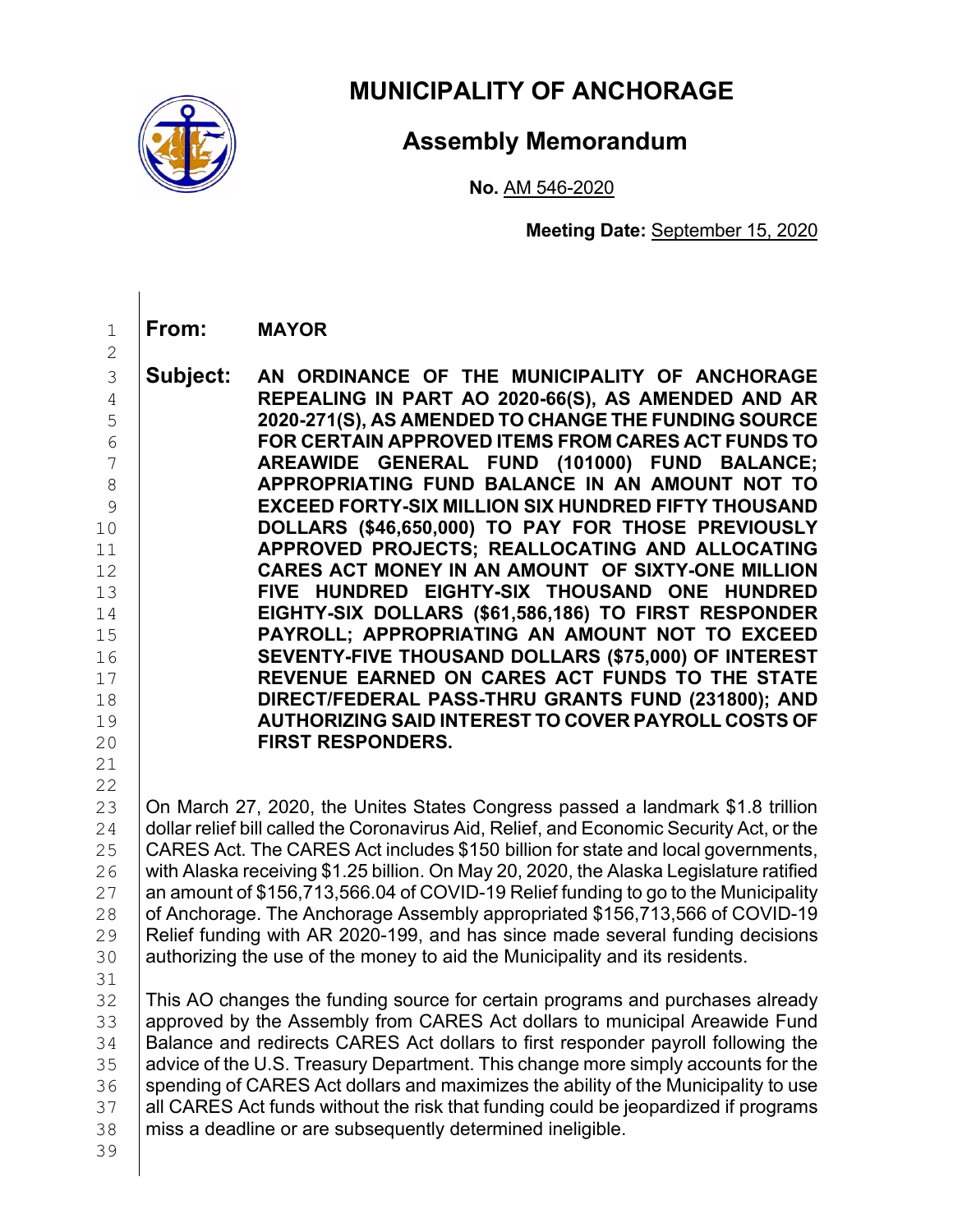1 Following a months-long discussion on the best and greatest usage of the remaining<br>2 COVID-19 Relief funding, the Anchorage Assembly approved AR 2020-271(S). As 2 COVID-19 Relief funding, the Anchorage Assembly approved AR 2020-271(S), As 3 Amended on August 12, 2020, adopting a COVID-19 Response Framework to<br>4 I thoughtfully and impactfully address immediate needs arising from COVID-19. And 4 thoughtfully and impactfully address immediate needs arising from COVID-19. And<br>5 on July 27, 2020 and August 11, 2020, the Assembly adopted AO 2020-66(S), As  $\frac{5}{6}$  on July 27, 2020 and August 11, 2020, the Assembly adopted AO 2020-66(S), As<br>6 Amended, authorizing in part the use of the CARES Act funds to purchase three 6 Amended, authorizing in part the use of the CARES Act funds to purchase three<br>7 properties to aid in reducing risk to the homeless population in Anchorage by 7 properties to aid in reducing risk to the homeless population in Anchorage by providing more supportive facilities. 8 providing more supportive facilities.

 $\begin{array}{c} 9 \\ 10 \end{array}$ 

19<br>20

10 After community members raised concerns about whether proposed and approved<br>11 uses of CARES Act Funds (CRF) in AO 2020-66(S), As Amended and AR 2020-11 uses of CARES Act Funds (CRF) in AO 2020-66(S), As Amended and AR 2020-<br>12 271(S). As Amended would survive audit scrutiny, the Municipality had the 12  $\vert$  271(S), As Amended would survive audit scrutiny, the Municipality had the 13 opportunity to meet directly with U.S. Treasury officials in charge of making the 13 opportunity to meet directly with U.S. Treasury officials in charge of making the 14 policy determinations regarding the spending of CARES Act funds. The content of 14 | policy determinations regarding the spending of CARES Act funds. The content of <br>15 | that conversation was then summarized by Chief of Staff, Jason Bockenstedt, in an 15 that conversation was then summarized by Chief of Staff, Jason Bockenstedt, in an<br>16 August 18, 2020 email to Daniel Kowalski. Counselor to the Secretary of the 16 August 18, 2020 email to Daniel Kowalski, Counselor to the Secretary of the 17 Treasury, and Stephen Milligan, Deputy Assistant General Counsel at the Treasury 17 Treasury, and Stephen Milligan, Deputy Assistant General Counsel at the Treasury<br>18 Department. The relevant part of that email is as follows: Department. The relevant part of that email is as follows:

- 20 We particularly appreciated learning from you:<br>21 1) If necessary due to a lack of other 21 1) If necessary due to a lack of other suitable alternatives,<br>22 **1** 000 diagometry purchase buildings with CRF to provide 22 governments may purchase buildings with CRF to provide<br>23 housing and services to the homeless displaced by COVID-19 23 housing and services to the homeless displaced by COVID-19<br>24 public health measures. As we discussed, many jurisdictions 24 public health measures. As we discussed, many jurisdictions<br>25 **parameters** are doing this across the nation, including California, which is 25 are doing this across the nation, including California, which is<br>26 spending \$550 million of CRF to purchase buildings. The 26 Spending \$550 million of CRF to purchase buildings. The 27 spending \$550 million of CRF to purchase buildings. The 27 governments may keep the buildings after the end of the<br>28 funding period. As part of demonstrating that the buildings are 28 **funding period. As part of demonstrating that the buildings are**<br>29 **a necessary COVID-19 expenditure we should be providing** 29 a necessary COVID-19 expenditure we should be providing<br>30 services to homeless individuals inside the buildings by 30 services to homeless individuals inside the buildings by<br>31 December 30, 2020. [Although this was not mentioned in the 31 December 30, 2020. [Although this was not mentioned in the<br>32 call, we assume if the spending deadline were changed by a 32 call, we assume if the spending deadline were changed by a<br>33 subsequent act of Congress, we might have more time to 33 subsequent act of Congress, we might have more time to<br>34 accomplish the purchases and bring homeless individuals into 34 accomplish the purchases and bring homeless individuals into<br>35 the buildings.]
- 35 the buildings.]<br>36 2) A simpler optic 36 2) A simpler option for local governments like ours is to spend<br>37 CRF on first responder payroll, as a presumptively eligible 37 CRF on first responder payroll, as a presumptively eligible<br>38 expense detailed in FAQ A.2. While you anticipate issuing 38 expense detailed in FAQ A.2. While you anticipate issuing<br>39 additional FAQ language on this presumption (possibly in the 39 additional FAQ language on this presumption (possibly in the 40<br>40 **hext two weeks), you do not anticipate it will result in rolling** 40 **next two weeks), you do not anticipate it will result in rolling**<br>41 **hack of the previously issued presumption. Spending on payroll** 41 back of the previously issued presumption. Spending on payroll<br>42 for front-line and public-facing public safety and public health 42 for front-line and public-facing public safety and public health<br>43 department emplovees is permitted: and such use of CRF may 43 department employees is permitted; and such use of CRF may<br>44 have the side effect of freeing up municipal general funds that 44 have the side effect of freeing up municipal general funds that<br>45 **have paid those salaries. In other words, the** 45 would otherwise have paid those salaries. In other words, the<br>46 legal presumption allows governments to use CRF on this 46 legal presumption allows governments to use CRF on this<br>47 letter of the government had previously budgeted to pay 47 **payroll even if the government had previously budgeted to pay**<br>48 **hose same individuals with municipal funds. Any municipal** 48 those same individuals with municipal funds. Any municipal<br>49 deneral funds freed up by being replaced with federal dollars 49 general funds freed up by being replaced with federal dollars<br>50 may then be spent under ordinary rules for spending local 50 may then be spent under ordinary rules for spending local<br>51 money without the risk the IG's office will subsequently 51 money without the risk the IG's office will subsequently<br>52 determine that the money missed a deadline or was spent determine that the money missed a deadline or was spent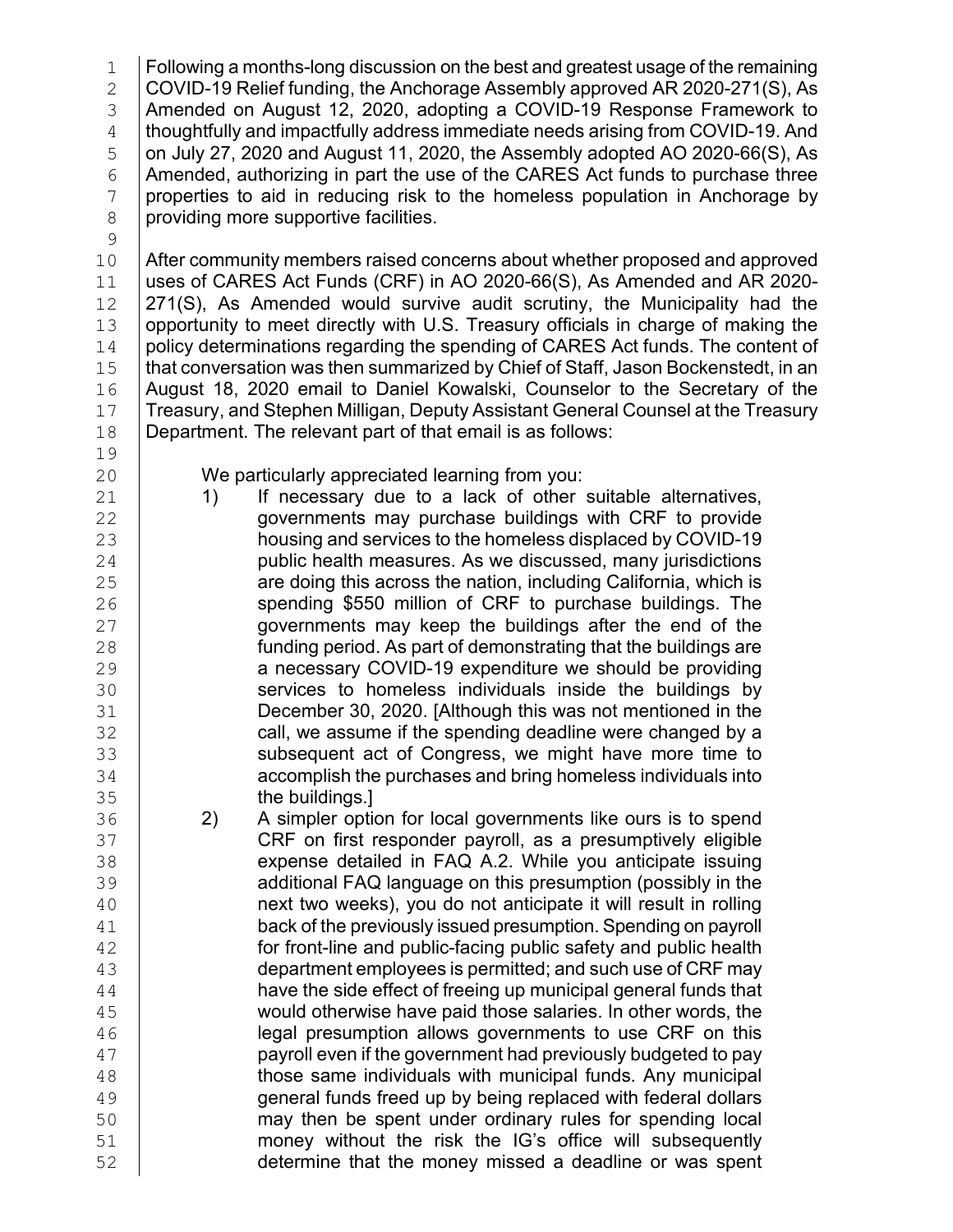| $\mathbf 1$                                                                            | incorrectly.                                                                                                                                                                                                                                                                                                                                                                                                                                                                                                                                                                                                                                                                                                                                                                                                                                                                                                                                                                             |
|----------------------------------------------------------------------------------------|------------------------------------------------------------------------------------------------------------------------------------------------------------------------------------------------------------------------------------------------------------------------------------------------------------------------------------------------------------------------------------------------------------------------------------------------------------------------------------------------------------------------------------------------------------------------------------------------------------------------------------------------------------------------------------------------------------------------------------------------------------------------------------------------------------------------------------------------------------------------------------------------------------------------------------------------------------------------------------------|
| $\overline{2}$<br>3<br>$\overline{4}$<br>5<br>$\sqrt{6}$                               | Mr. Kowalski responded by email on August 20, 2020. That email stated in full:<br>Apologies for the delay. I agree with the summary of our conversation<br>as provided in (1) and (2). Best, Dan                                                                                                                                                                                                                                                                                                                                                                                                                                                                                                                                                                                                                                                                                                                                                                                         |
| 7<br>$\,8\,$<br>$\mathsf 9$<br>10<br>11                                                | On September 2, 2020, the Treasury Department subsequently issued supplemental<br>guidance on use of CARES Act funds to cover payroll further confirming that the use<br>of CARES Act funds to cover the payroll costs of public health and public safety<br>workers is an allowable and administratively convenient way to spend CARES Act<br>Funds:                                                                                                                                                                                                                                                                                                                                                                                                                                                                                                                                                                                                                                    |
| 12<br>13<br>14<br>15<br>16<br>17<br>18<br>19<br>20<br>21<br>22<br>23<br>24<br>25       | <b>Public health and public safety</b><br>In recognition of the particular importance of public health and public<br>safety workers to State, local, and tribal government responses to the<br>public health emergency, Treasury has provided, as an administrative<br>accommodation, that a State, local, or tribal government may presume<br>that public health and public safety employees meet the substantially<br>dedicated test, unless the chief executive (or equivalent) of the<br>relevant government determines that specific circumstances indicate<br>otherwise. This means that, if this presumption applies, work<br>performed by such employees is considered to be a substantially<br>different use than accounted for in the most recently approved budget<br>as of March 27, 2020. All costs of such employees may be covered<br>using payments from the Fund for services provided during the period<br>that begins on March 1, 2020 and ends on December 30, 2020. |
| 26<br>27<br>28<br>29<br>30<br>31<br>32<br>33<br>34<br>35<br>36<br>37<br>38<br>39<br>40 | In response to questions regarding which employees are within the<br>scope of this accommodation, Treasury is supplementing this<br>guidance to clarify that public safety employees would include police<br>officers (including state police officers), sheriffs and deputy sheriffs,<br>firefighters, emergency medical responders, correctional and<br>detention officers, and those who directly support such employees<br>such as dispatchers and supervisory personnel. Public health<br>employees would include employees involved in providing medical<br>and other health services to patients and supervisory personnel,<br>including medical staff assigned to schools, prisons, and other such<br>institutions, and other support services essential for patient care (e.g.,<br>laboratory technicians) as well as employees of public health<br>departments directly engaged in matters related to public health and<br>related supervisory personnel.                      |
| 41<br>42<br>43<br>44                                                                   | This AO also appropriates an amount no greater than \$75,000 of interest<br>revenue earned on CARES Act Funds to first responder payroll.                                                                                                                                                                                                                                                                                                                                                                                                                                                                                                                                                                                                                                                                                                                                                                                                                                                |
| 45<br>46<br>47<br>48<br>49                                                             | Our intent is that the meaning given to first responder payroll will be no broader<br>than what is permitted by the above guidance from the U.S. Treasury<br>Department regarding which workers are included within the administrative<br>accommodation related to public health and public safety workers.                                                                                                                                                                                                                                                                                                                                                                                                                                                                                                                                                                                                                                                                              |
| 50<br>51<br>52                                                                         | There are no private sector economic effects and local government effects are<br>less than \$30,000; therefore, pursuant to AMC 2.30.053B.1., no Summary of<br>Economic Effects is attached to this ordinance.                                                                                                                                                                                                                                                                                                                                                                                                                                                                                                                                                                                                                                                                                                                                                                           |